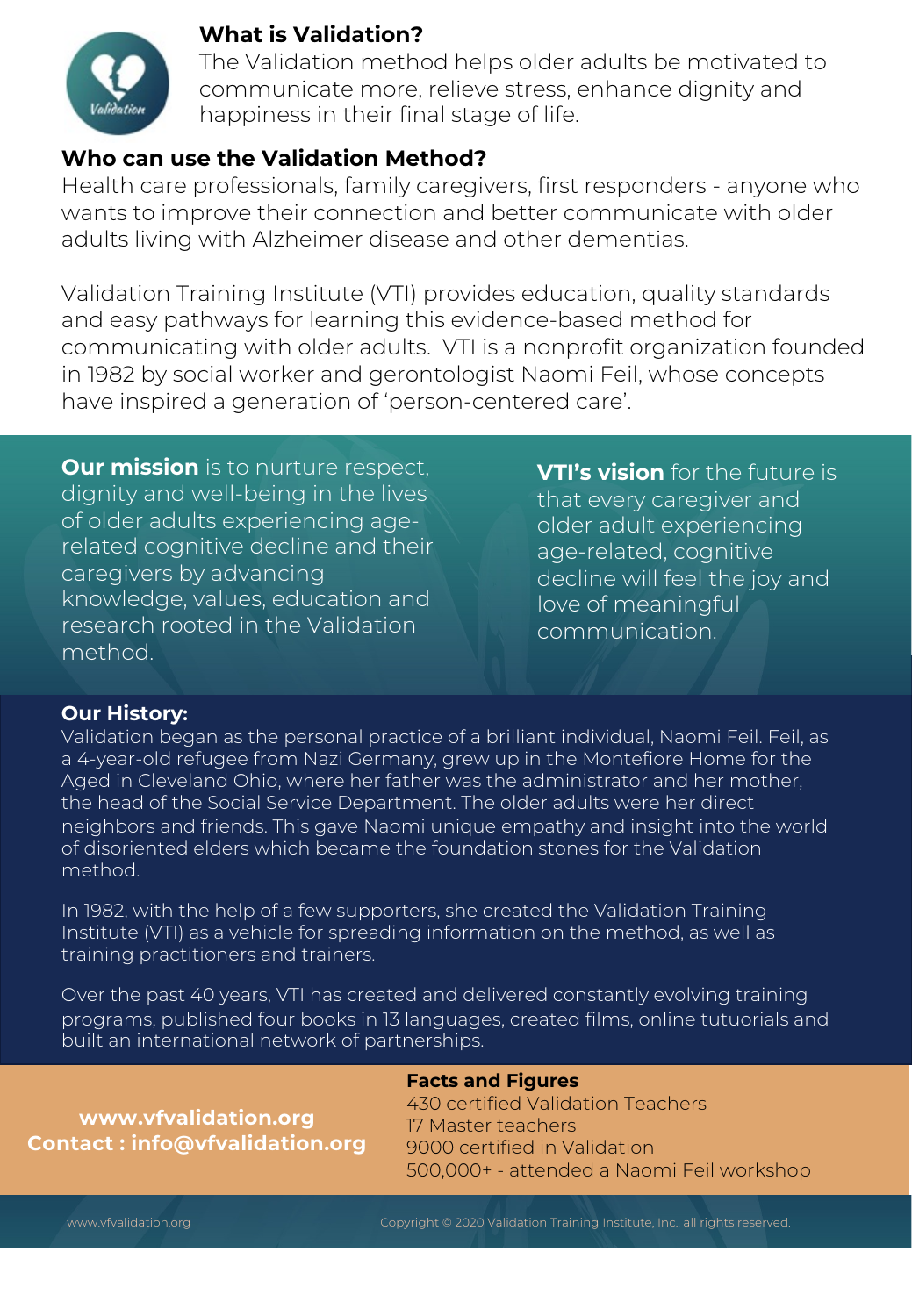# **Results proven through research:**

**Validation learners** feel more competent, know specific ways of handling challenging situations, and enjoy the connection and communication with older adults.

**Older adults** communicate more, feel increased self-worth, don't withdraw inward and enjoy the contact with the validating caregiver.

## **Interested in learning more? Join our growing community!**

Scan the QR code below to sign up for our newsletter to stay up to date with VTI. We send updates on events, complimentary resources, and much more!



The Validation Training Institute offers many ways to learn and develop new skills, according to your needs.

[www.vfvalidation.org](http://www.vfvalidation.org/)

**[Twitter:](https://twitter.com/validationhelps)** @ValidationHelps



**[Facebook](https://www.facebook.com/Validation-Training-Institute-VTI-180270068675784/)/[LinkedIn](https://www.linkedin.com/company/validation-training-institute?trk=biz-companies-cyf)** Validation Training Institute